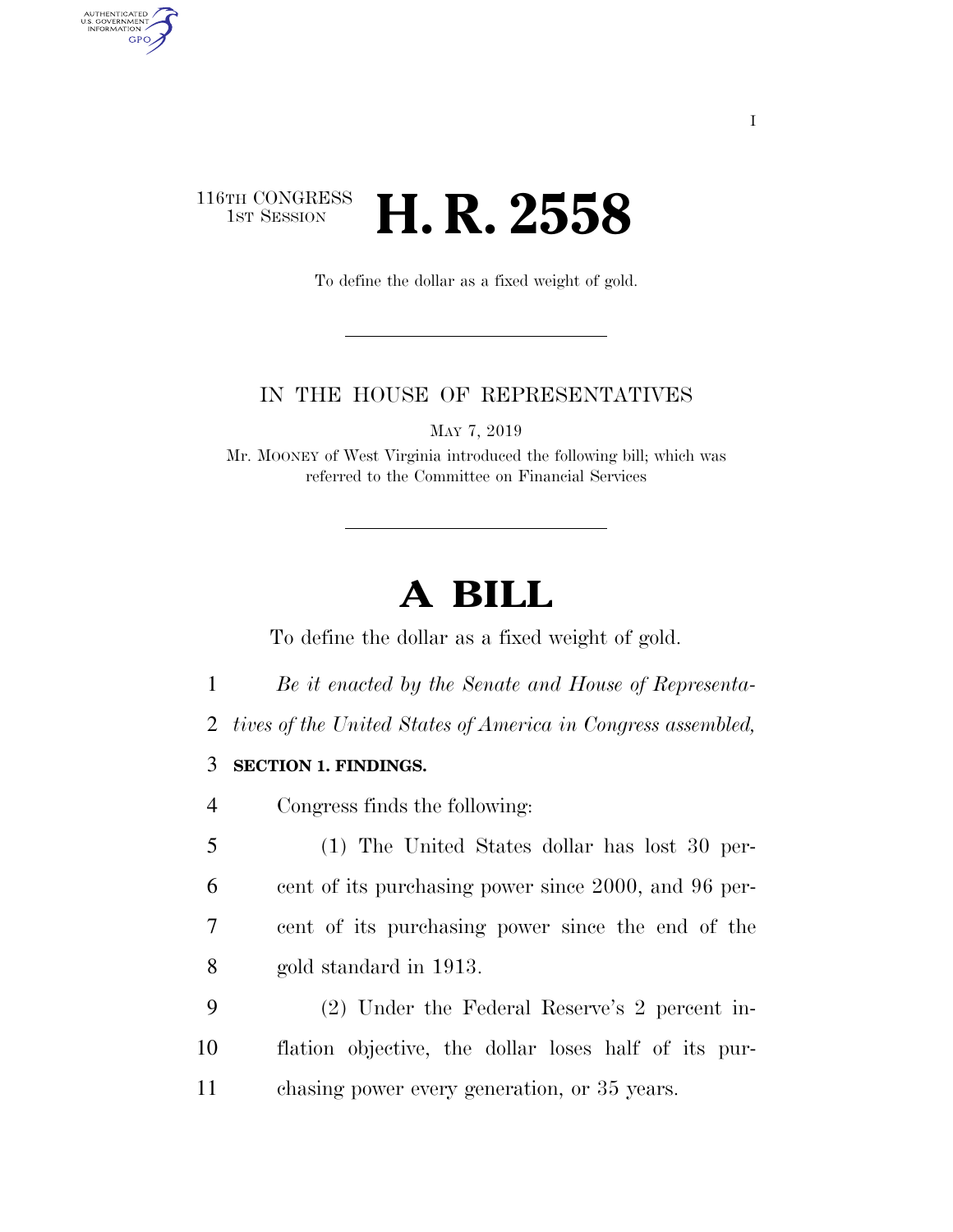(3) American families need long-term price sta- bility to meet their household spending needs, save money, and plan for retirement.

 (4) The Federal Reserve policy of long-term in- flation has made American manufacturing uncom- petitive, raising the cost of United States manufac- tured goods by more than 40 percent since 2000, compared to less than 20 percent in Germany and France.

 (5) Between 2000 and 2010, United States manufacturing employment shrunk by one-third after holding steady for 30 years at nearly 20,000,000 jobs.

 (6) The American economy needs a stable dol- lar, fixed exchange rates, and money supply con-trolled by the market not the government.

 (7) The gold standard puts control of the money supply with the market instead of the Fed-eral Reserve.

 (8) The gold standard means legal tender de- fined by and convertible into a certain quantity of gold.

 (9) Under the gold standard through 1913 the United States economy grew at an annual average of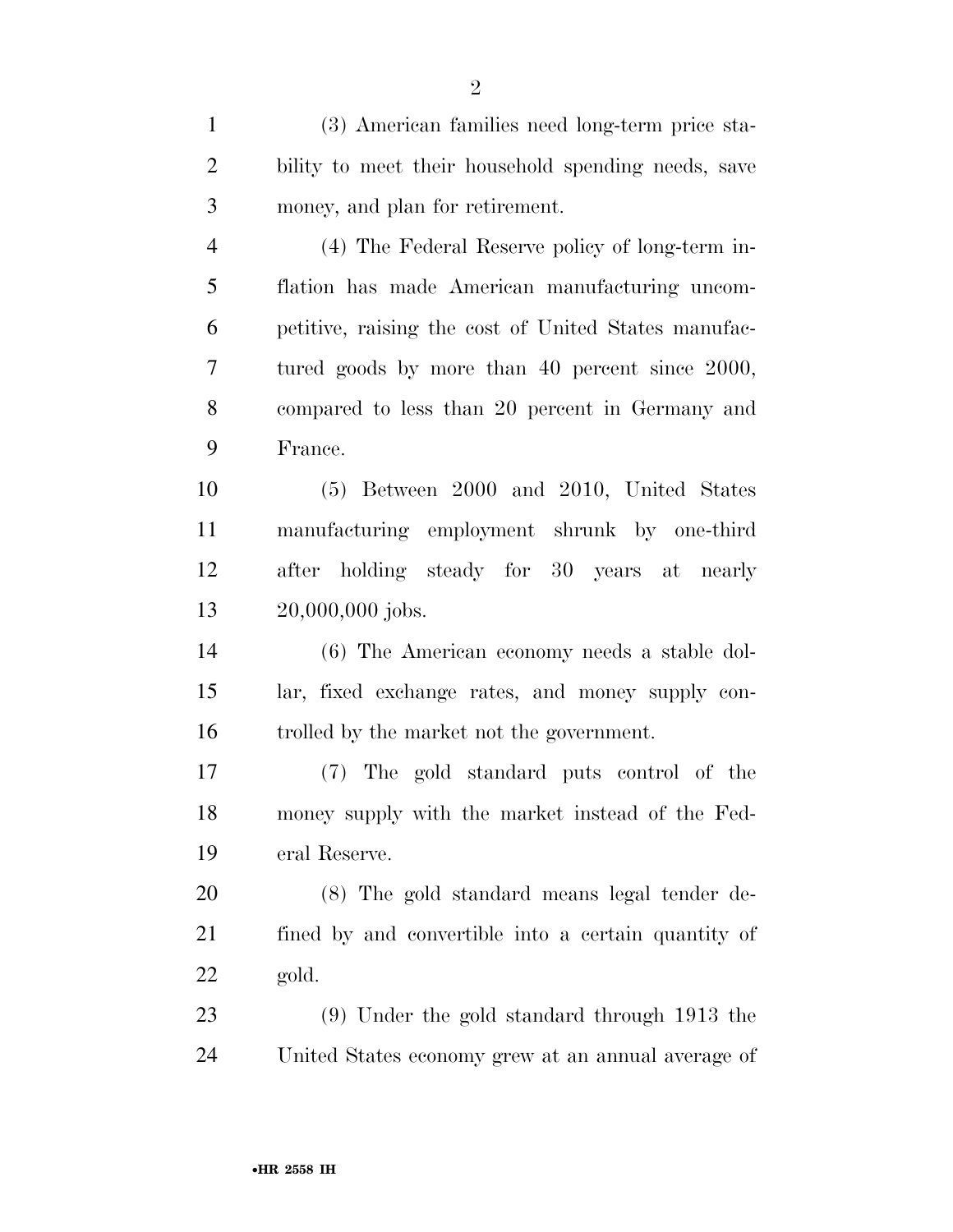| $\mathbf{1}$   | four percent, one-third larger than the growth rate    |
|----------------|--------------------------------------------------------|
| $\overline{2}$ | since then and twice the level since 2000.             |
| 3              | (10) The international gold exchange standard          |
| $\overline{4}$ | from 1914 to 1971 did not provide for a United         |
| 5              | States dollar convertible into gold, and therefore     |
| 6              | helped cause the Great Depression and stagflation.     |
| 7              | (11) The Federal Reserve's trickle down policy         |
| 8              | of expanding the money supply with no demand for       |
| 9              | it has enriched the owners of financial assets but en- |
| 10             | dangered the jobs, wages, and savings of blue collar   |
| 11             | workers.                                               |
| 12             | (12) Restoring American middle-class<br>pros-          |
| 13             | perity requires change in monetary policy authorized   |
| 14             | to Congress in Article I, Section 8, Clause 5 of the   |
| 15             | Constitution.                                          |
| 16             | SEC. 2. DEFINE THE DOLLAR IN TERMS OF GOLD.            |
| 17             | Effective 30 months after the date of enactment of     |
|                | 18 this Act-                                           |
| 19             | (1) the Secretary of the Treasury (in this Act         |
| 20             | referred to as the "Secretary") shall define the dol-  |
| 21             | lar in terms of a fixed weight of gold, based on that  |
| 22             | day's closing market price of gold; and                |
| 23             | (2) Federal Reserve Banks shall make Federal           |
| 24             | Reserve notes exchangeable with gold at the statu-     |
| 25             | tory gold definition of the dollar.                    |